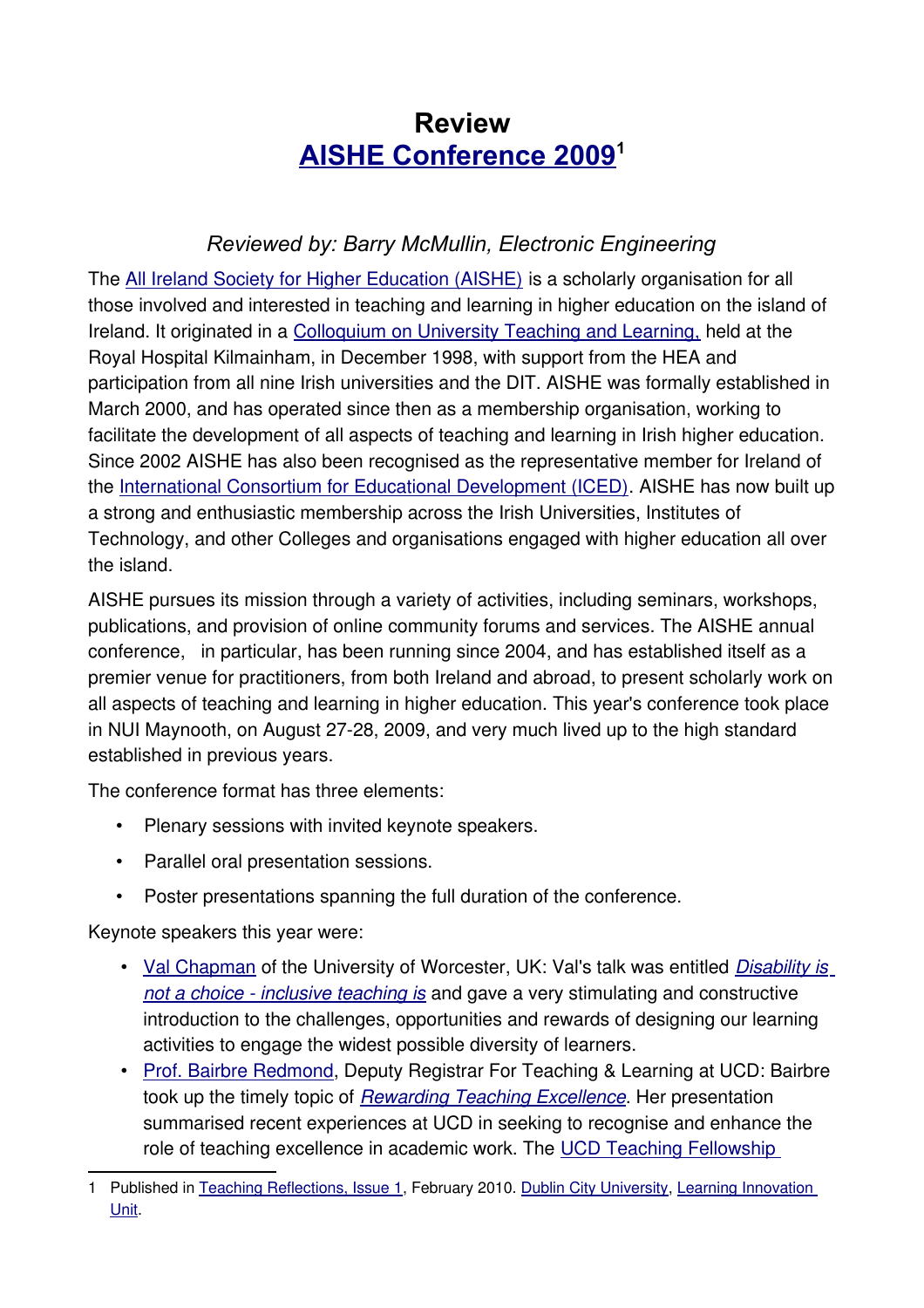[Scheme](http://www.ucd.ie/fellows/) was specifically discussed, highlighting the important added benefit of collegiality and collaboration among teaching fellows.

• [Dr. John Willison,](http://ocs.aishe.org/aishe/index.php/international/2009/rt/bio/144/0) of the University of Adelaide, Australia: John's presentation on [Discipline, Diversity and the Development of all Students' Research Skills](http://ocs.aishe.org/aishe/index.php/international/2009/paper/view/144) was focussed on a project which he is currently leading, called [Research Skill](http://www.adelaide.edu.au/clpd/rsd/) [Development \(RSD\) and Assessment in the Curriculum](http://www.adelaide.edu.au/clpd/rsd/). This centres around the ways that academics conceptualise and implement the explicit development of their students' research skills within undergraduate and taught masters curricula. (All participants were provided with a convenient one sheet summary of the RSD framework - but it is also [freely available for download!](http://www.adelaide.edu.au/clpd/rsd/framework/))

Abstracts of all presentations - keynote, parallel oral session and posters - are available via the [conference web site.](http://ocs.aishe.org/aishe/index.php/international/2009/schedConf/presentations) All presenters were also invited to submit full papers, or other supplementary materials, to be included in the proceedings, and these are in the process of being published online also.

The conference "fringe" featured two other significant events:

- During the opening session of the conference, AISHE Vice-president Sylvia Huntley Moore formally launched the inaugural issue of the [All Ireland Journal of Teaching](http://ojs.aishe.org/) [and Learning in Higher Education \(AISHE-J\).](http://ojs.aishe.org/) This is very important development for AISHE, made possible by generous support from the [Higher Education Authority.](http://www.hea.ie/) AISHE-J is a peer reviewed journal which welcomes the submission of manuscripts presenting original scholarly work or commentary in any aspect of teaching and learning in higher education. It thus provides a significant new niche for the promotion and dissemination of the scholarship of teaching and learning in Irish higher education. The inaugural issue featured a variety of both invited and submitted articles; and I'm particularly pleased to note that DCU was ably represented by Gerald Cannon, Mary Kelly, Colette Lyng, Mary McGrath of the School of Nursing with their paper entitled [The Production and Deployment of an](http://ojs.aishe.org/index.php/aishe-j/article/view/3) [On-line Video Learning Bank in a Skills Training Environment](http://ojs.aishe.org/index.php/aishe-j/article/view/3).
- On the evening of the first day, the conference also saw the official launch of a new book, [Mapping Civic Engagement within Higher Education in Ireland](http://www.aishe.org/readings/2009-1/), edited by Lorraine McIlrath, Alison Farrell, Jean Hughes, Seamus Lillis and Ann Lyons. This is the latest in the [AISHE Readings \(AISHE-R\)](http://www.aishe.org/readings/) series, which collects together, in book form, key Irish research in the scholarship of Teaching and Learning in Higher Education. Although officially described as an "occasional" series, it is noteworthy that this is now the seventh volume in what has become a very substantial and wide-ranging scholarly resource.

It is important to note that AISHE has adopted an [open-access](http://en.wikipedia.org/wiki/Open_access_publishing) policy across all its publications; so all of the works mentioned above, including [AISHE-C](http://www.aishe.org/aishe-c/) conference proceedings, the [AISHE-J](http://ojs.aishe.org/) peer reviewed journal, and the complete set of [AISHE-R](http://www.aishe.org/readings/) books are all available, online, in full text form, with no charge or subscription requirement; and, further, may be freely distributed and reused under the terms of the [Creative Commons](http://creativecommons.org/licenses/by-nc-sa/3.0/)